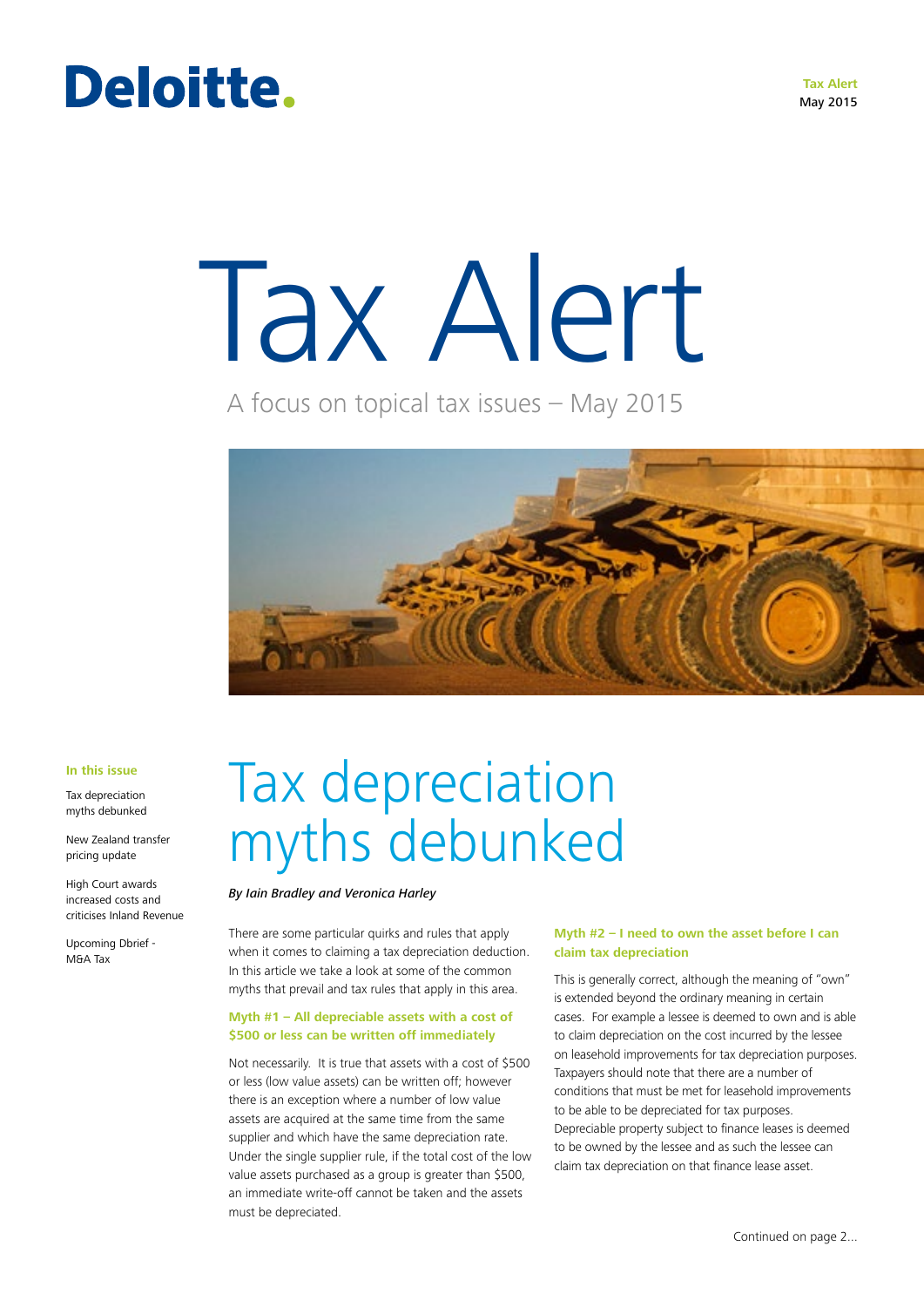

Iain Bradley Partner +64 (0) 9 303 0905 ibradley@deloitte.co.nz



Veronica Harley Associate Director +64 (0) 9 303 0968 vharley@deloitte.co.nz

#### **Myth #3 – I can start to claim tax depreciation on an asset from the purchase date**

This statement gives rise to two points. The first is that ownership of the asset is not enough. In order to claim depreciation on an item, it must also be used or available for use in deriving assessable income or in carrying on a business to derive assessable income. Therefore tax depreciation can only be claimed from the point a business has commenced and those assets are used or available for use in that business. If an asset is constructed in-house, depreciation can't be claimed until the asset is able to be used.

The other point to note here is that tax depreciation is calculated on a monthly basis. Therefore if an asset is purchased on 31 March being the last day of the tax year, one whole month's depreciation can be claimed. This is because tax depreciation is claimed on a monthly, not daily basis.

#### **Myth #4 – If I forget to claim depreciation in one year, I can claim it in the next year**

It's not always that simple unfortunately. The base rule is that an item is deemed to have been depreciated even if a taxpayer neglects to claim a tax depreciation deduction in their tax return. This means the opening balance in the following year is the closing tax adjusted value of the asset as if tax depreciation had been claimed. In this case a taxpayer has the following options.

• If a taxpayer wishes to claim a deduction for tax depreciation missed in the prior year's return, then it can be picked up in the current tax return only if the tax effect of the error is \$500 or less.



- If the tax effect of the omitted depreciation claim is greater than \$500, then the taxpayer can request that the Commissioner amend the prior year's tax return using section 113 of the Tax Administration Act 1994.
- Finally, a taxpayer may decide not to claim the omitted depreciation and simply start to claim depreciation from the current year on the corrected adjusted tax book value.

Which option is appropriate will depend on the quantum of omitted depreciation and any compliance costs involved. We acknowledge that some taxpayers may have adopted a pragmatic approach to dealing with issue historically but it is important to be aware of what the technically correct options are.

#### **Myth #5 – I should always claim depreciation**

Most people do claim tax depreciation in order to legally maximise available deductions and reduce tax payable. However a taxpayer may not wish to claim depreciation in order to provide relief from depreciation recovery income on the eventual sale or deemed disposal of the property. For example, a person may decide to move overseas and rent out their house. While depreciation can't be claimed on the building itself any longer, it could be claimed on the chattels within, for example heat pumps, appliances, blinds, carpets and so forth. It would be necessary to establish a base value of the chattels for this purpose which would generally be market value on the date the person starts to use it for rental purposes. However if that property should revert back to private use or is subsequently sold, depreciation recovery income would arise if the sales proceeds exceed the adjusted tax values of the relevant assets to the extent of the depreciation claimed. There is also quite a lot of compliance involved in a scenario like this, and so some taxpayers may choose to elect that those chattels not be depreciated from the outset. If a taxpayer does not wish to claim depreciation on an asset, the taxpayer must state this in writing and attach it to the relevant tax return.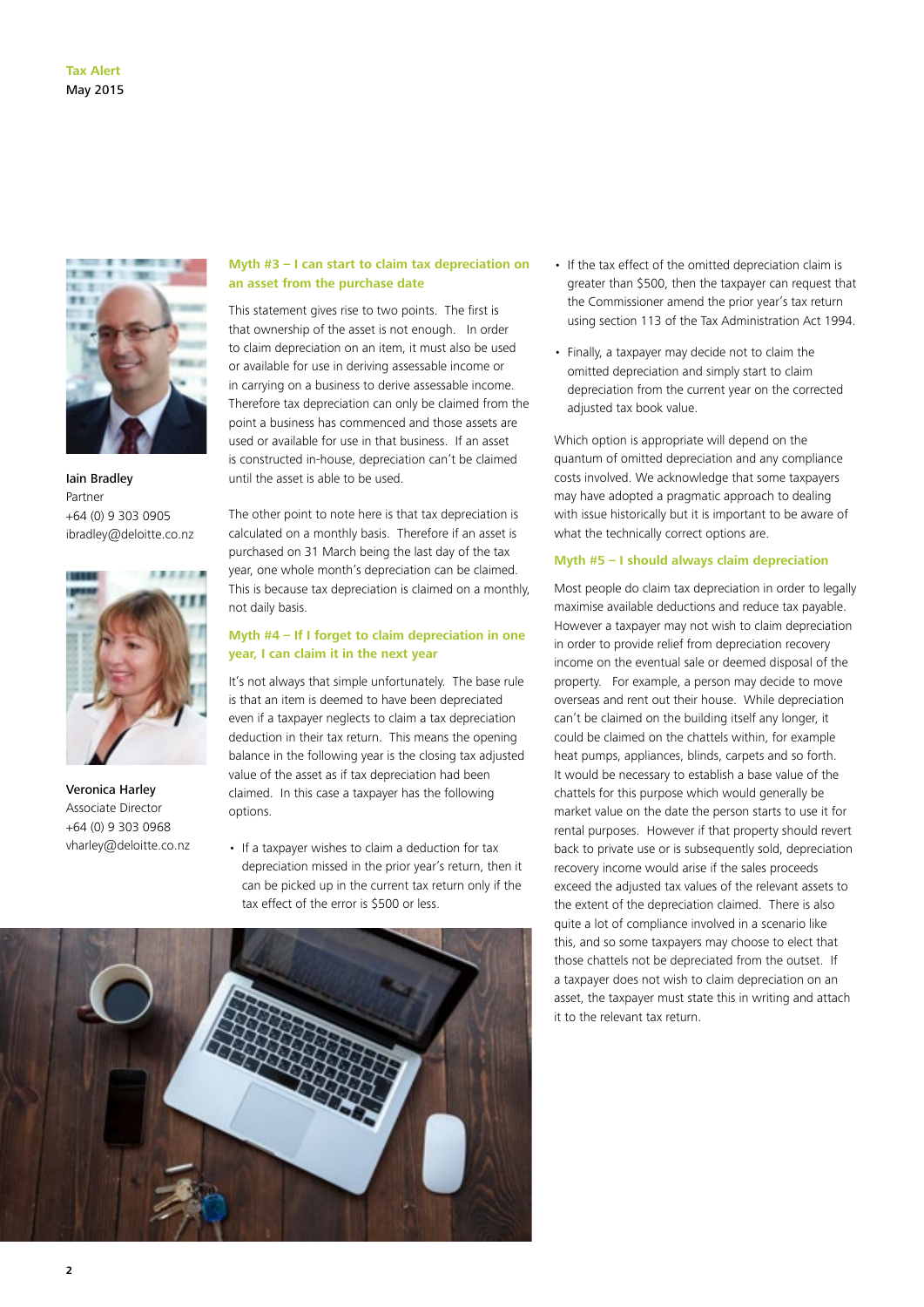#### **Myth #6 – I can pick and choose the best tax depreciation rate for my asset**

Incorrect! In a recent statement, the Commissioner makes it clear that the Income Tax Act 2007 contemplates only one depreciation rate applying to an item and it is therefore a matter of correctly identifying the item and then matching it to the description in the depreciation rate tables that most accurately describes the item. There is a process that should be followed to identify the correct tax depreciation rate.

#### **Myth #7 – If the Commissioner of Inland Revenue issues a new depreciation rate for an item, I don't have to use it**

This depends. Several times a year, the Commissioner will insert new asset classes and determine a depreciation rate which will apply prospectively. This mostly occurs for new types of assets. For example, in recent years the Commissioner has added new asset classes for tablets, smart phones, iPods, remote controllers, surveillance gear, gas detectors and shearing sheds. It may be that taxpayers had been using a default rate in lieu of any specific rate. Taxpayers are actually required to commence using the new rate from the beginning of the income year specified in the determination if the new rate is higher. However if the new rate is lower, a savings provision operates so that the taxpayer can continue to use the higher rate as long as the previous rate was a valid choice at the time. We doubt many taxpayers go back and review whether rates could be increased in light of any new determinations issued.

#### **Myth #8 – Tax depreciation is not claimable on any building**

Buildings are depreciable assets; however since the 2012 income year, buildings with an estimated useful life of 50 years or more are statutorily depreciated at the rate of 0%. Buildings with an estimated useful life of less than 50 years can still be depreciated. Admittedly there are not many in this category – but it does include barns, portable buildings, fowl houses, hothouses, pighouses, portable huts and shade houses. Further, certain structures which are "grandparented structures" such as barns, car parks, chemical works, fertiliser works, powder drying buildings and site huts which were owned on or before 30 July 2009 can continue to be depreciated at their pre-30 July 2009 depreciation rates.

An item is deemed to have been depreciated even if a taxpayer neglects to claim a tax depreciation deduction.

#### **Myth #9 – There is no depreciation recovered in relation to buildings because they are not depreciable**

Depreciation recovery income will arise on the disposal of any asset where the consideration received is greater than the closing adjusted tax value of the asset to the extent of any tax depreciation previously claimed. Therefore if a building with a useful life of 50 years or more is sold today for greater than tax book value, any depreciation claimed prior to the 2012 income year would still be recoverable.

#### **Myth #10 – Intangible assets are not depreciable**

Intangible assets that meet certain criteria are depreciable for tax purposes. Common examples include the right to use software, the right to use a trademark, plant variety rights, the right to use a copyright, patents and the right to use a patent, the right to use land (i.e. a licence), the right to use plant and machinery and the right to use a design, model, plan, secret formula or process. The depreciation rate and method for this type of property is largely driven by the type of property and whether it has a finite life or not.

#### **Conclusion**

This is by no means a complete list of the common misconceptions that can arise in relation to depreciation. It can be worthwhile to carry out a periodic review of tax depreciation as it can show up opportunities to make tax savings which can more than pay for any cost involved.

If you would like more information about claiming tax depreciation, please call your usual Deloitte advisor.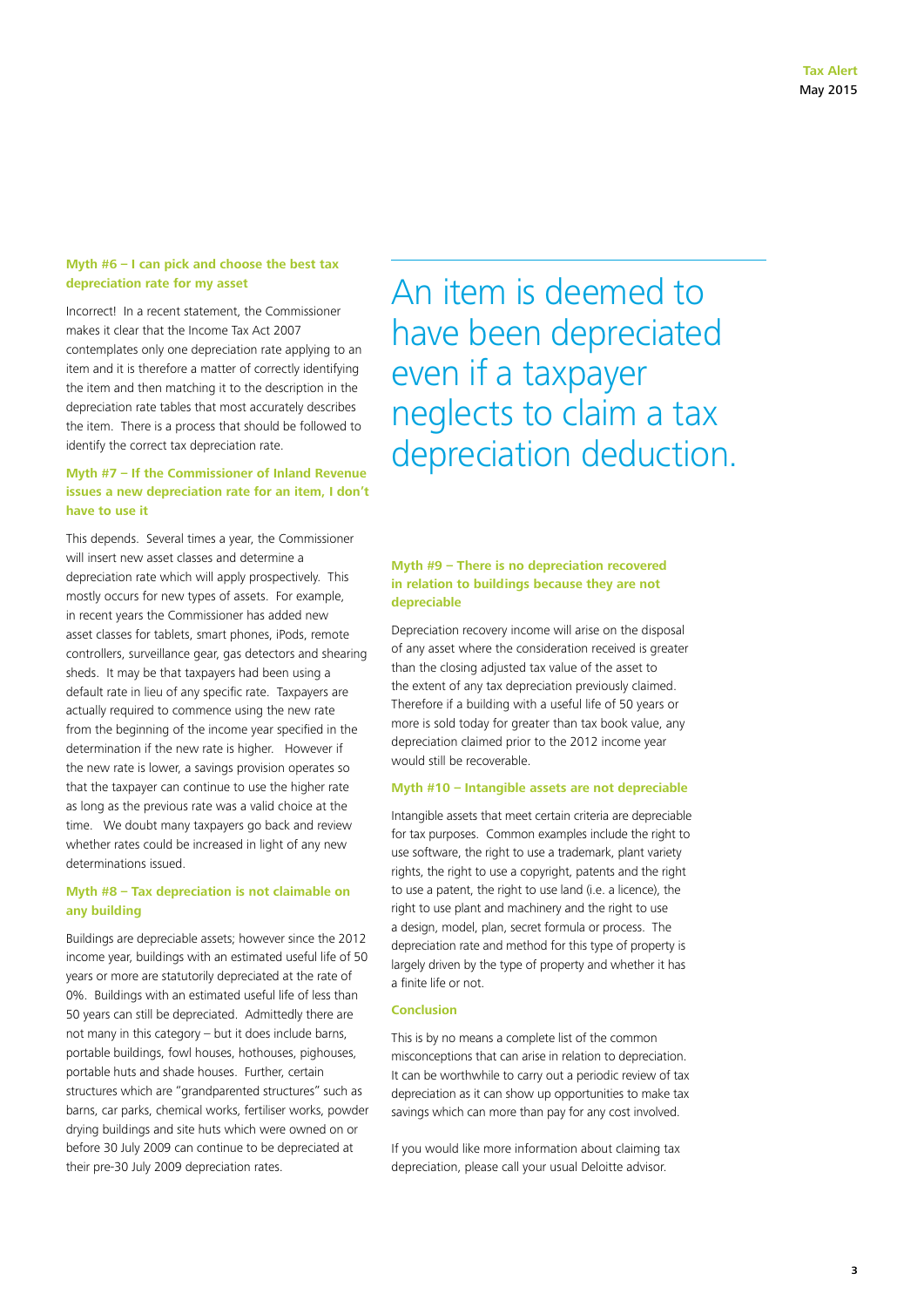

Bart de Gouw Director +64 (0) 9 303 0889 bdegouw@deloitte.co.nz



Liz Donoghue Manager +64 (0) 9 975 8647 lizdonoghue@deloitte.co.nz

## New Zealand transfer pricing update

*By Bart de Gouw and Liz Donoghue*

#### **New Zealand Inland Revenue Transfer Pricing Focus for 2015 and 2016**

Inland Revenue has recently **[released](http://www.ird.govt.nz/transfer-pricing/enforcement/transfer-pricing-enforcement-focus.html)** its transfer pricing focus areas for 2015 and 2016, encompassing the full range of both inbound and outbound associated party transactions.

Inland Revenue's top priority will be the Significant Enterprises Segment which comprises some 560 taxpayer groups with a reported turnover exceeding NZ\$80m, 50% of which are foreign-owned with a further 25% involved in international operations, mainly through controlled foreign companies. Inland Revenue note that these taxpayer groups account for over half of New Zealand's corporate tax base and 10% of overall tax revenue. Inland Revenue has indicated that these companies represent the highest risk of profit shifting due to the extent of their international transactions.

Inland Revenue will continue to refine its risk assessments of all significant enterprises through analysis of annual basic compliance packages (financial statements, tax reconciliations and corporate structures) supplemented by transfer pricing questionnaires.

In regard to issues across all segments of the corporate population, Inland Revenue will maintain a special focus on the following:

- Unexplained tax losses returned by foreign-owned groups;
- Loans in excess of NZ\$10m principal and guarantee fees;
- Payment of unsustainable levels of royalties and/or service charges;
- Material associated party transactions with no or low tax jurisdictions;
- Supply chain restructures involving the shifting of any major functions, assets or risks away from New Zealand; and
- Any unusual arrangements or outcomes that may be identified in controlled foreign company disclosures.

Inland Revenue has also advised that it will continue to monitor the profitability of foreign-owned wholesale distributors (i.e. firms that purchase and on-sell goods to other firms without significant transformation), which are the most common multinational business form encountered in New Zealand. For small wholesale distributors (those under \$30m in annual turnover), they will seek explanations for any performance resulting in a weighted average profit-before-tax ratio of less than 3%.

#### **Intercompany Service Charges: Administrative Practice and Checklist**

#### **Administrative Practice**

To further minimise compliance costs for multinational enterprises and to align with the administrative practice of the Australian Tax Office (ATO) for intercompany service charges, Inland Revenue has raised the de minimus threshold for services from NZ\$600,000 to NZ\$1m. The higher threshold applies from 1 January 2015.

The administrative practice allows taxpayers to apply a mark-up of 7.5% to the cost of certain non-core services and services with costs below the de minimus threshold of NZ\$1m, in the absence of a detailed transfer pricing analysis or benchmarking study. For further detail on Inland Revenue's administrative practice for services,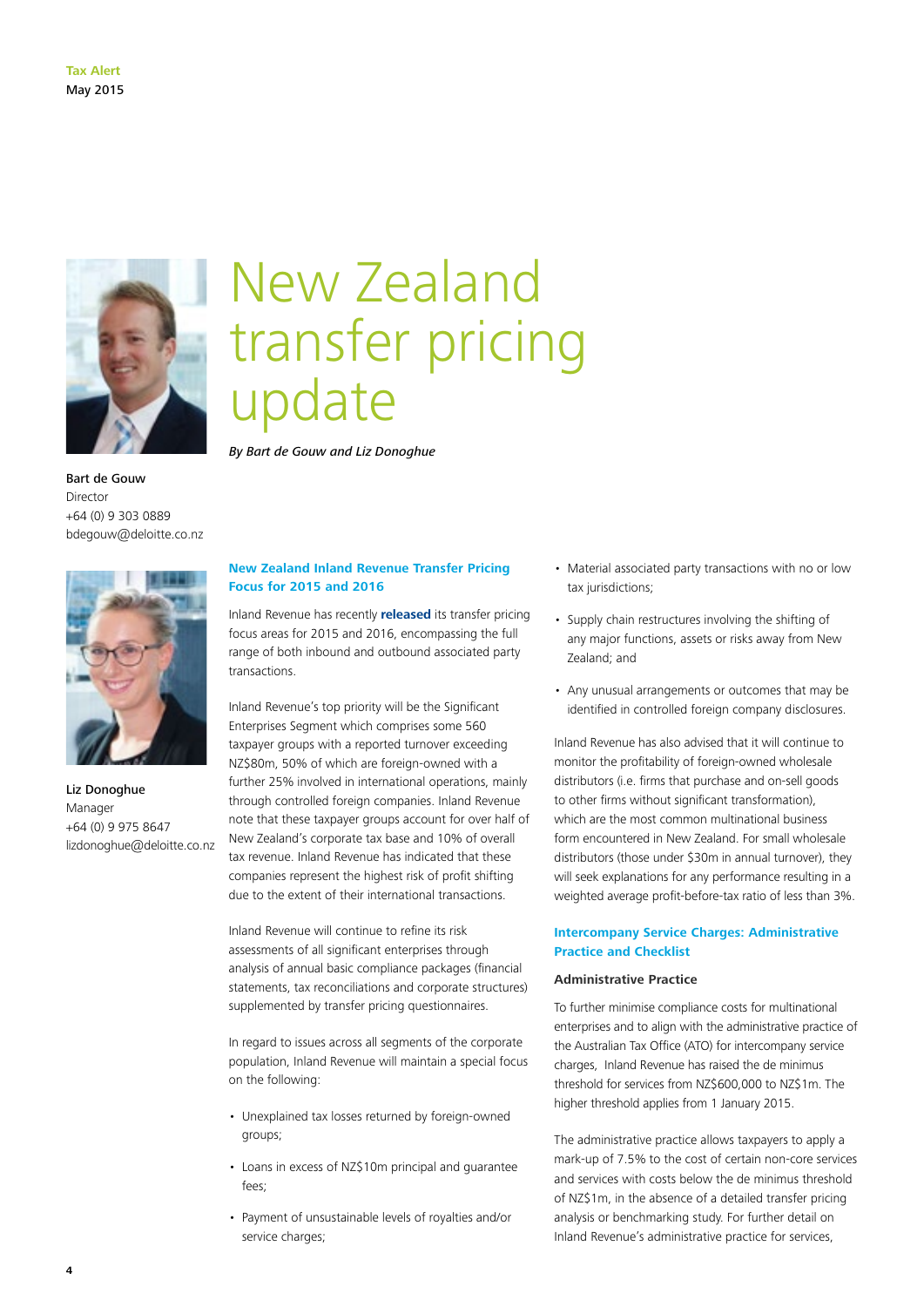

including the criteria for application of the administrative practice, refer to paragraphs 557 – 570 of the **[Transfer](https://www.ird.govt.nz/resources/2/b/2bd702004ba38793811bbd9ef8e4b077/apx12-10.pdf)  [Pricing Guidelines](https://www.ird.govt.nz/resources/2/b/2bd702004ba38793811bbd9ef8e4b077/apx12-10.pdf)**, noting that the de minimus threshold has not been updated in this document.

#### **Service Charge Checklist**

To assist companies operating internationally, including in particular a large number of New Zealand small to medium enterprises, Inland Revenue has compiled a checklist based on its experience in reviewing international service charges.

The message is to understand the charge, go behind the label and document it (the actual services provided, the benefits arising, the basis of the charge, etc).

The cost plus method is generally best, but never rule out the possibility of internal comparables (where similar services are being provided to third parties by the provider).

- 1. Watch out for "duplicated services" in particular, does the enterprise have an infrastructure in New Zealand which can and does provide the type of services for which charges are also being made from overseas?
- 2. Be wary of charges for directors/chief executives (doing no more than investment monitoring), and overseas regulatory costs (for instance, Sarbanes Oxley compliance costs) - these are most probably non-chargeable "shareholder services".
- 3. Get the cost base right (including New Zealand tax deductibility of items included in cost sharing arrangements) and apply a sanity check - does it make sense, especially in relation to the bottom line?
- 4. Mark-ups must be fair and reasonable in relation to the nature of the service and the risks assumed – for example:
	- No mark-up for simply on-charging third party costs;
	- Minimal mark-ups for low risk supporting services;
	- Higher mark-ups where specialist knowhow or expertise is involved.
- 5. An allocation key should result in a charge proportionate to expected benefits - in this regard, turnover can be too simplistic and arbitrary (don't just assume a close relationship between services provided and sales without further analysis).
- 6. For outbound direct investment/New Zealand exporters, management and other support services provided to offshore associates (including controlled foreign companies) must be identified and fully charged.
- 7. A branch is not legally distinct from the rest of the enterprise - service charges should therefore be allocated on an actual cost basis only (i.e. no mark-ups).
- 8. Keep in mind other tax obligations such as withholding on services performed in New Zealand by offshore associates and royalties (e.g. know-how and connected services).

If you require further guidance or for more information please contact a member of the Deloitte transfer pricing team.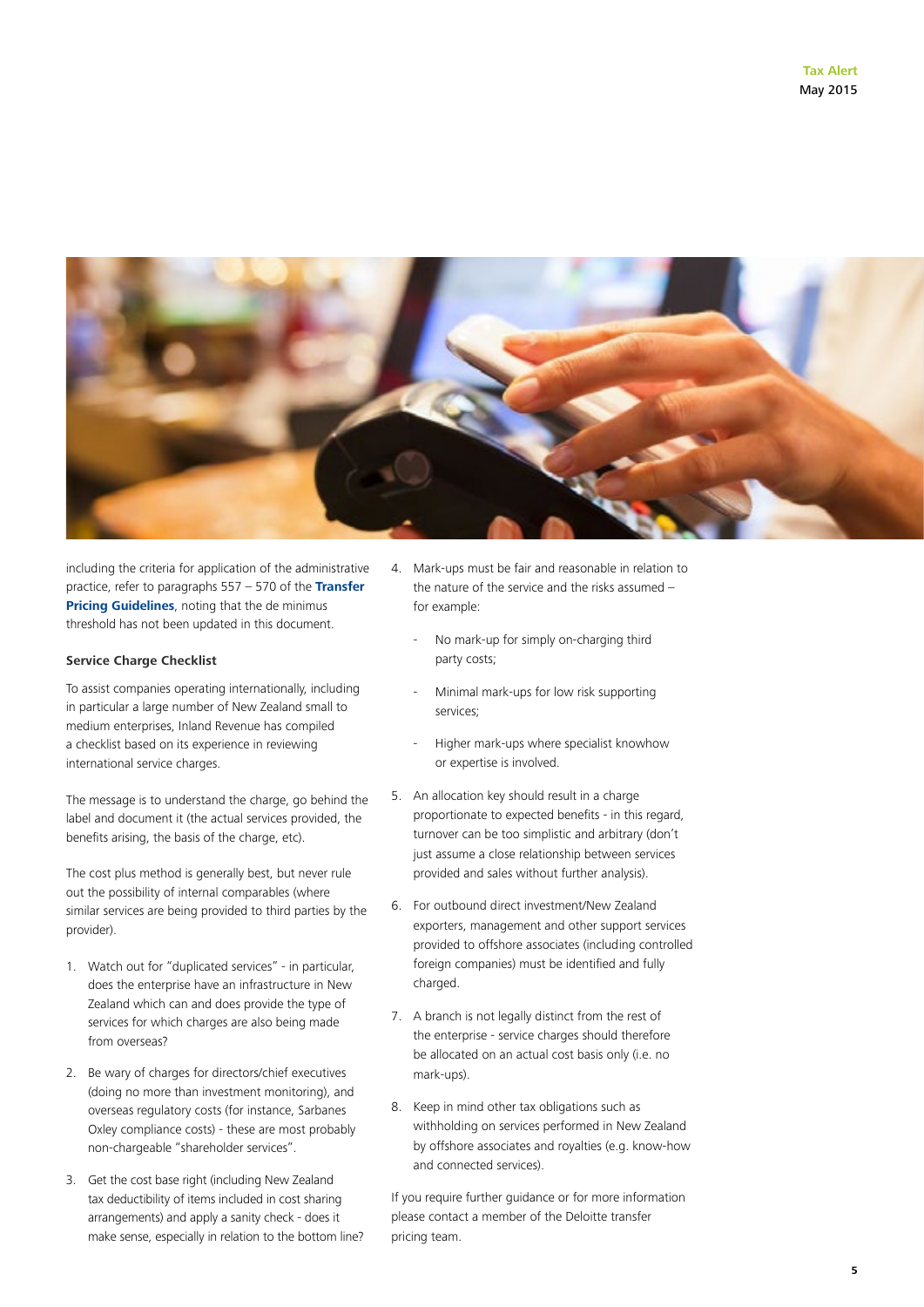

Emma Marr Associate Director +64 (0) 9 303 0726 emarr@deloitte.co.nz



Brad Bowman Consultant +64 (0) 9 303 0885 bbowman@deloitte.co.nz

# High Court awards increased costs and criticises Inland Revenue

*By Emma Marr and Brad Bowman*

In the **[December 2013 Tax Alert](http://www2.deloitte.com/content/dam/Deloitte/nz/Documents/tax/Tax-alert/2013/nz-en-tax-alert-december-2013.pdf)**, we commented on Trustpower securing a rare taxpayer win in the High Court, with the outcome that feasibility expenditure was deductible. The High Court has now ruled on the level of costs payable by Inland Revenue, with Trustpower again coming out on top. Justice Andrews considered that both the nature of the proceedings and the Commissioner of Inland Revenue's (Commissioner) conduct had contributed to increased costs of the dispute and ordered the Commissioner to pay further costs of over \$750,000 to Trustpower.

#### **Background**

The underlying tax dispute centred on expenditure of \$17.7 million incurred by Trustpower in applying for, and obtaining, resource consents in respect of four potential projects that never proceeded. The High Court agreed with Trustpower's position that these expenses were ordinary operating costs in the nature of feasibility expenditure and were therefore deductible. The Commissioner's position was that the consents were stand-alone/separate assets of a capital nature and that associated costs were non-deductible.

The two parties then squared-off over costs.

While Inland Revenue accepted liability for costs and disbursements of \$639,967, the parties could not agree on:

- Increased costs for listing documents on discovery, preparing an agreed statement of facts, preparation of briefs of evidence and preparation for trial; and
- Payment of various disbursements in respect of expert witnesses, litigation support services and travel/ accommodation of senior counsel.

#### **Increased costs**

The costs payable by the unsuccessful party to a court case are largely prescribed by the High Court Rules.

However there is some discretion for the court to order a party to pay "increased costs" in certain situations, such as where the nature of the proceedings means that the time required substantially exceeds that allocated under the rules, or where a party has contributed unnecessarily to the time or expense of the proceedings.

The Commissioner accepted that the nature of the proceedings required an award of costs above the normal allocation, and the only dispute was as to quantum. The Court agreed that the nature of the proceeding was such that "the scale does not begin to approach being a reasonable time allocation for discovery in this proceeding" – a comment that applied equally to each category of cost considered by the Court. As a result, substantial increases in costs were awarded.

The second issue was whether increased costs were justified on the basis that the Commissioner contributed unnecessarily to the time or expense of the proceedings. On this issue the Court found for Trustpower, awarding a 10% uplift on costs. This was based on two main factors:

- The discovery (i.e. production of documents) required by the Commissioner was 'considerably greater than necessary'. The Commissioner requested a broad range of categories of documents be discovered (back to the early 2000's), and discovery extended beyond the categories agreed between the parties. Trustpower's solicitors calculated that they spent 1,612.7 hours (being 201.6 working days) on the discovery process. The majority of the "common bundle" of discovered documents, which comprised 60 Eastlight folders, was never referred to.
- The Commissioner's statement of defence directly contradicted evidence expressly or implicitly accepted by the Commissioner in the report produced by Inland Revenue's Adjudication Unit during the pre-litigation disputes process. The Commissioner denied or asserted no knowledge of factual matters which had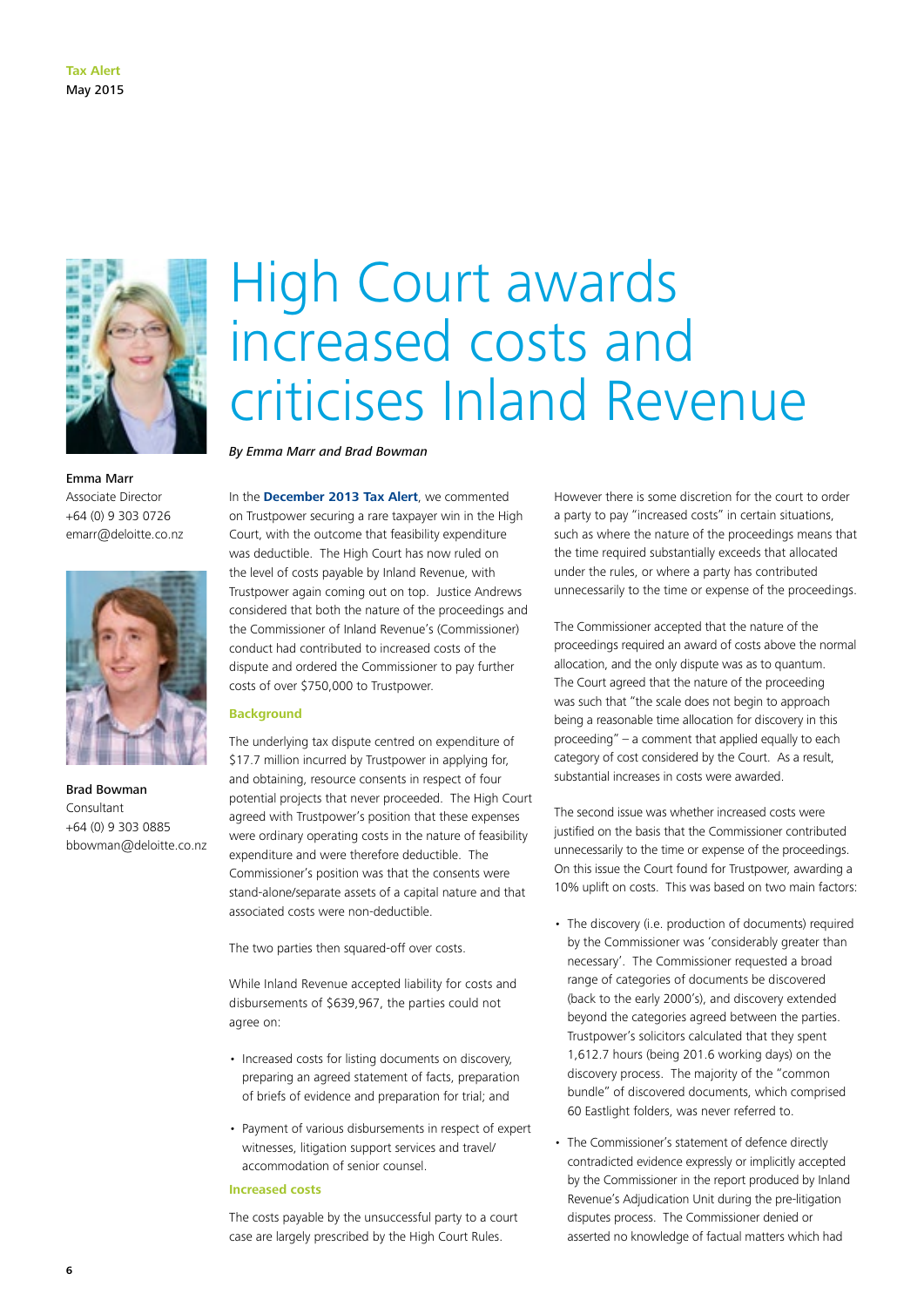been accepted in that report, which meant Trustpower was then required to call expert witnesses to provide extensive evidence to deal with those matters.

The High Court found that the awards for increased costs made due to the nature of the proceeding had to some extent addressed the Commissioner's conduct, but that a further uplift of 10% was warranted to recognise the contribution of that conduct to the costs.

#### **Disbursements**

Inland Revenue also disputed, for various reasons, disbursements claimed by Trustpower for fees charged by expert witnesses, litigation support services and travel/accommodation of senior counsel. The High Court confirmed that the costs satisfied the criteria set out in the High Court Rules, therefore Trustpower was entitled to recover all of the fees, travel and accommodation costs, and a portion of the litigation support expenses.

#### **Deloitte comment**

• The High Court was critical of how Inland Revenue and Crown Law managed the dispute and legal proceedings. Justice Andrews found that Inland Revenue and Crown Law caused the breadth and extent of discovery to be considerably greater than necessary. We hope that the Commissioner takes on board this criticism in the conduct of future disputes, with the awareness that seeking detailed discovery

could lead to a higher award of costs for the taxpayer if the Commissioner is ultimately unsuccessful. It may potentially also inform the Commissioner's approach to the exercise of her statutory information gathering powers (i.e. section 17 notices).

- Of particular concern is the divergent approach taken in the report prepared by Inland Revenue's Adjudication Unit during the pre-litigation disputes process and the statement of defence prepared by Crown Law during the legal proceedings. Although Crown Law is not strictly obliged to follow arguments, facts or conclusions drawn by Inland Revenue in the adjudication report, it is disappointing to see the Commissioner willing to put a taxpayer to significant time and expense in disputing facts that another arm of Inland Revenue has already accepted (particularly given the unit functions in an independent review / quality control manner). On this point, as with other aspects, the disputes process does appear to be unfairly stacked in Inland Revenue's favour.
- Where Crown Law diverges from a position previously accepted by Inland Revenue's Adjudication Unit, and additional costs are incurred as a result, taxpayers can take solace that the High Court has the discretion to order Inland Revenue to pay increased costs to compensate the taxpayer. However, as it is not the function of the costs regime, the taxpayer is unlikely to ever be fully reimbursed for the additional work required.



The High Court was critical of how Inland Revenue and Crown Law managed the dispute and legal proceedings.